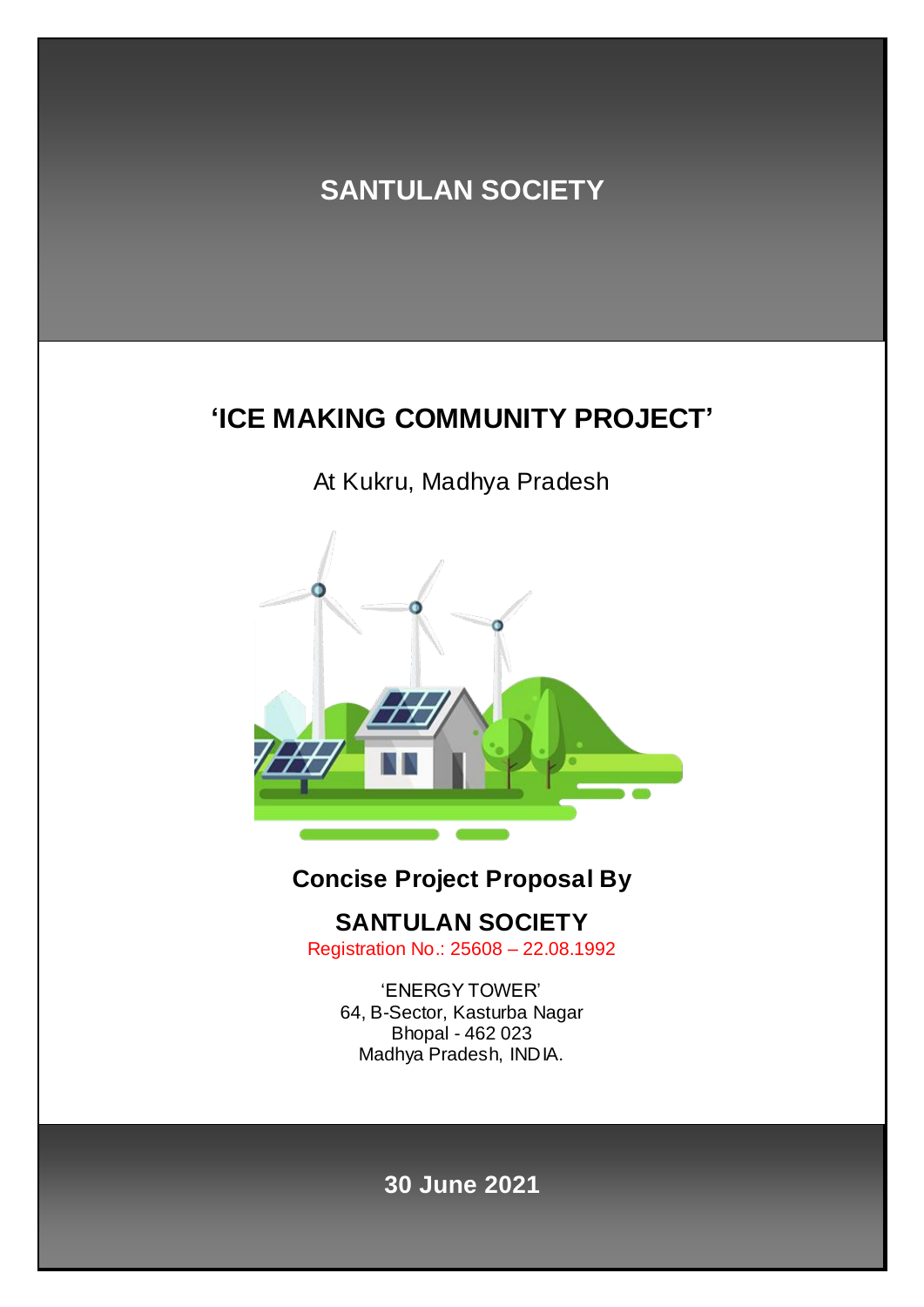# **'ICE MAKING COMMUNITY PROJECT'**



### **AT KUKRU, MADHYA PRADESH**

**Demonstration Project By**

### **SANTULAN SOCIETY**

**Registration No.: 25608 – 22.08.1992**

**Village –** Kukru, **Tehsil –** Bhainsdehi, **District –** Betul **Madhya Pradesh**

**Pg. -** 2 of 14.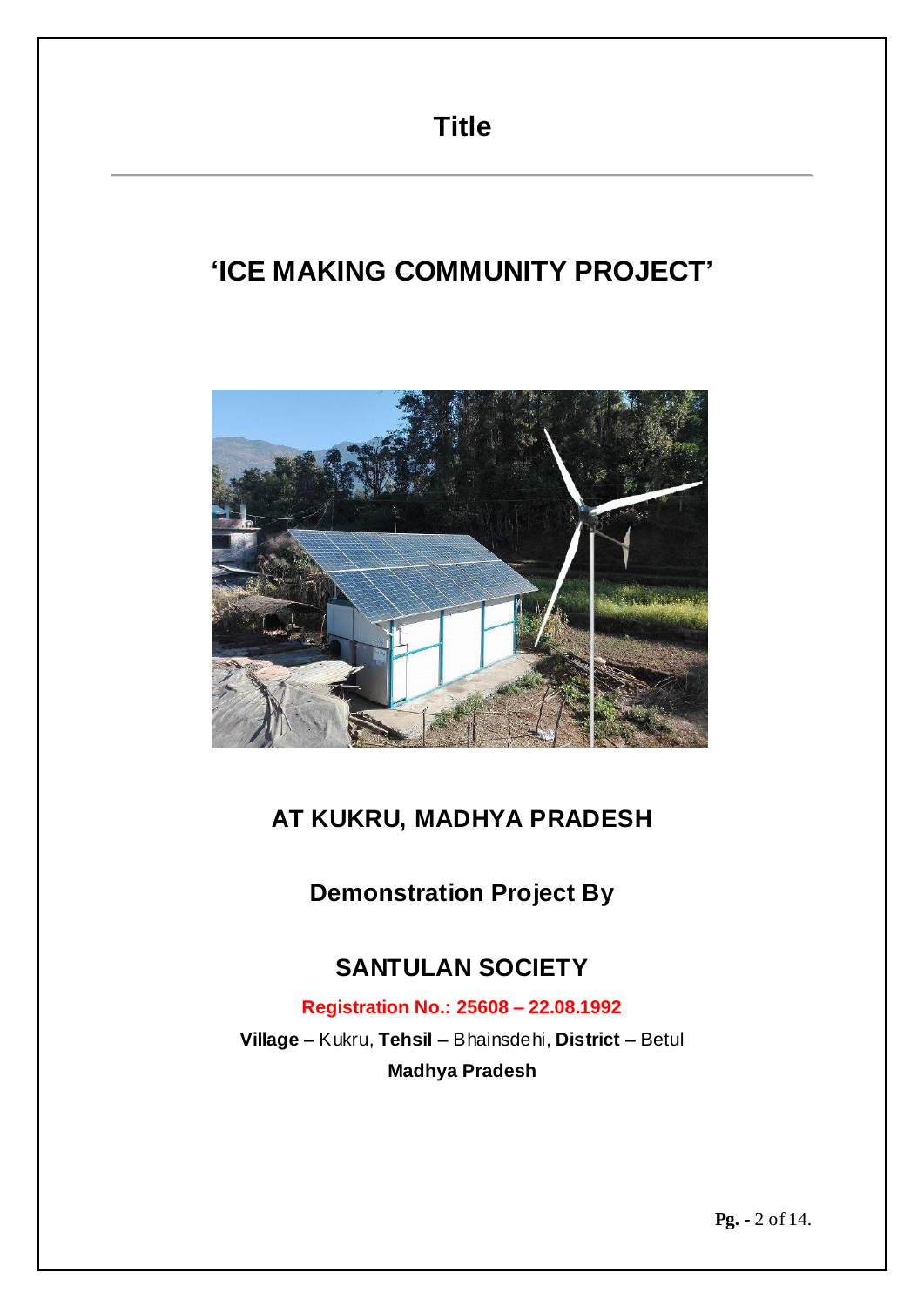### **About Santulan Society**

When a group of conscientious individuals decided to contribute their mite for Rural Development in KUKRU – a tribal village in remote corner of Betul District in M.P. – their guiding factor was the famous saying of Swami Vivekananda: "Nothing can be done with Empty Stomach".

Therefore, the primary objective of **SANTULAN SOCIETY** was to ensure Income generation – which would be followed by Education and Health – Care. The methodology was to promote sustainable agricultural activities – with which the villagers are accustomed and further they have land resource which however is not so fertile, in view of extreme scarcity of water in semi-hilly terrain.

All the activities of Santulan Society have been funded by members and member organizations till today. Besides others, **Santulan Society initiated several activities such as:**

- **Construction of Dug-wells** to store rain water for consumption of human beings and cattle – 8 wells dug; wells are still useful
- **Development of Goatary** by giving 5 goats to each family
- **Cultivation of Medicinal Plants** for the benefit of local inhabitants
- **Cultivation of CITRONELA**, an Aromatic Grass used as mosquito repellant, under guidance of Regional Research Laboratory of CSIR in Jammu – There was bumper crop from second year
- **Fruit Plantation** Lemon (Neemboo), Mango (Aam), Bengal Currant (Karonda), Guava (Amrood), Indian Gooseberry (Amla), Indian Lilac (Neem), Wild Cherry, Black Plum (Jamun), Spanish Cherry (Bakul), Indian Beech (Karanja), Bengal Quince (Bel Patra), Indian Jujube (Ber), Jackfruit (Kathal), Mulberry (Shahatoot) and Almond (Baadaam)

**Total 255 saplings planted in last 2 years. About 130 Lemon plants will yield sufficient fruits to enable tribal women to make pickles.**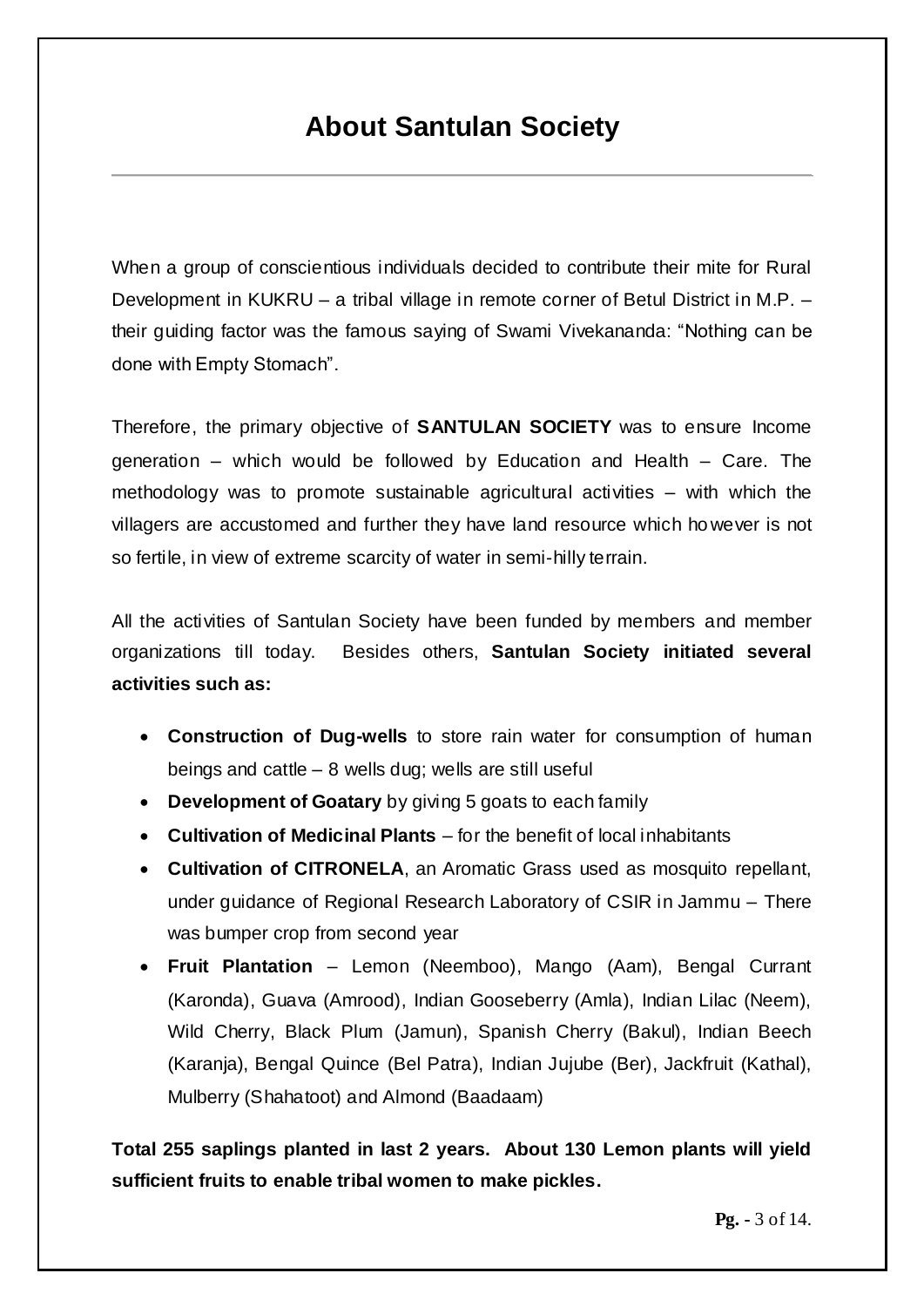# **The Proposal**

### **The Preface**

The tribal population is an integral part of India's social fabric and has the second largest concentration after that of the African continent.

**Santulan Society**, [www.santulanindia.org](http://www.santulanindia.org/), is an NGO formed in 1992 with the objective of ensuring income generation, education and healthcare for tribal villagers in Kukru, Madhya Pradesh, India. Kukru, as identified by Consolidated Energy Consultants Ltd., is a prime high wind area and has almost 200 MW of large wind turbines operating. Though the village is electrified, the supply is erratic and rectification of supply takes months, leaving villagers in darkness.

**Being a prominent milk producing area, a large portion of the villagers at Kukru rely on sale of milk for their daily income. However, due to lack of refrigeration facilities, a lot of the milk goes bad every day and is wasted. A wind-solar hybrid prototype will generate enough electricity to power an ice making plant to supply ice cubes / ice blocks to villagers to enable them to stock their produce for longer periods of time.**

#### **The Hybrid Renewable powered cold storage Project aims to:**

- **i.** Enable cold storage of Milk and milk produce, Generate local employment and create additional sources of income
- **ii.** Promote and demonstrate concept on PAN India basis

### **Immediate Action Plan**

**Before taking up Large Scale Deployment, a Demonstration Project needs to be established on suitable area, with scientific guidance.**

**Pg. -** 4 of 14.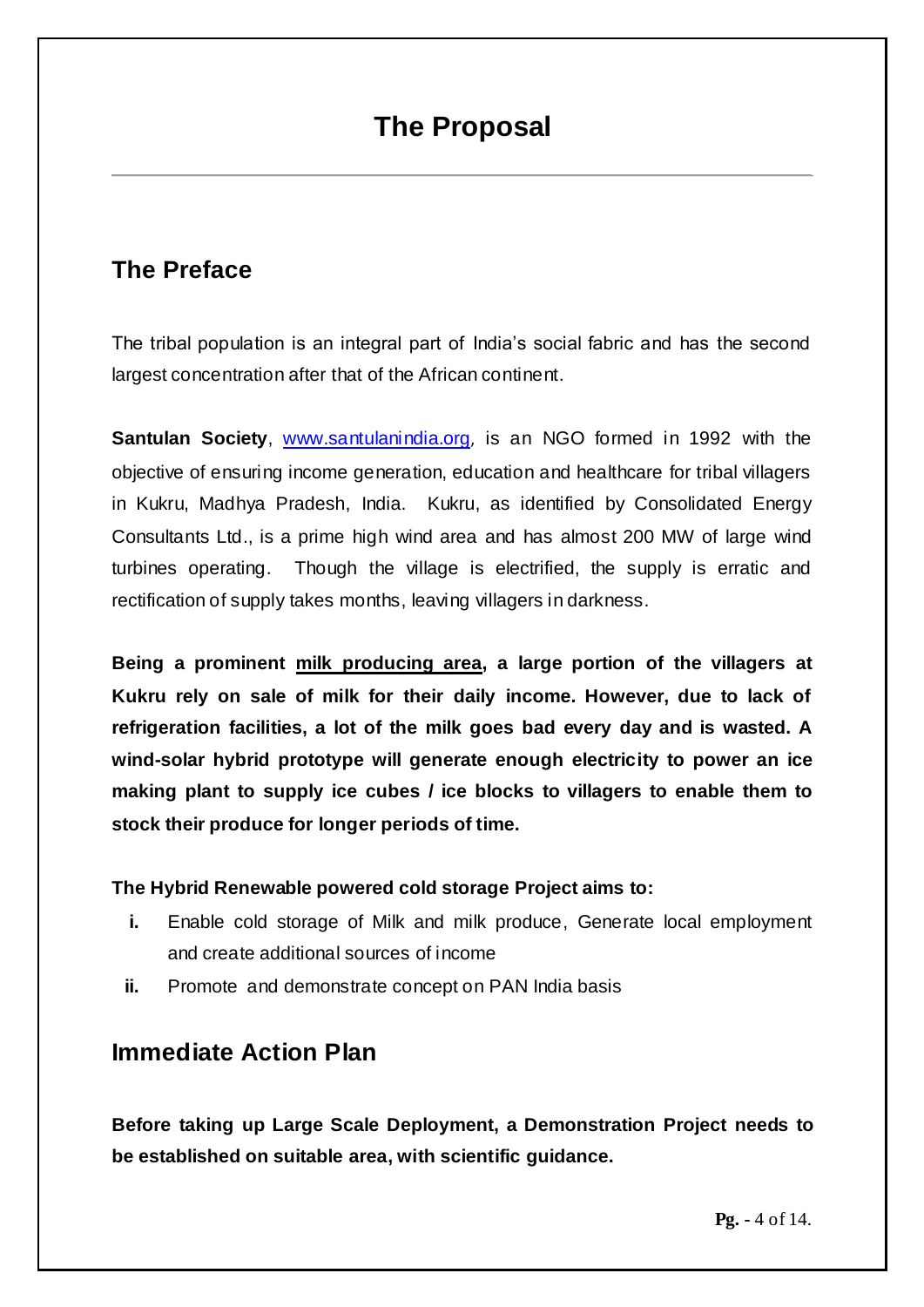# **About CECL**

### **CECL and Hybrid Systems**

An ISO 9001:2015 certified company with demonstrated expertise, Consolidated Energy Consultants Limited (CECL) stands as one of the most experienced, avant garde organization delivering diversified spectrum of management and technology consulting services in the field of Wind Power, since 1986. We are the preferred service provider of Public Sector Undertakings (PSUs). **Incorporation of M P Windfarms Limited (MPWL) as a Joint Sector Company is a token of enduring trust from Central and State Governments, in our organization**.

MPWL, a joint venture of CECL, GoI and the GoMP, is India's first and the only public-private sector company operating in the Renewable/Wind Energy domain since 1995; **demonstration of new technologies, promotion of innovative RE projects and operational enhancements are at the core of our objectives**.

### **CECL holds established experience in implementation of Hybrid Systems:**

- Feasibility Study Of Wind Solar Hybrid Power System at Mussorie (Uttaranchal) and at Betul (Goa), for ONGC
- Preparation of Wind Resource Map for N-E States Including Sikkim and Ladakh region covering Leh and Kargil - MNRE, New Delhi
- Preparation of 41 Detailed Project Reports (DPRs) for the NE states; 4 are operational - Ministry of New & Renewable Energy, New Delhi
- Design of 5 kW Wind Solar Hybrid System for Sudarshan Chakra Corps., Military Station, Bhopal
- Runs two wind-solar hybrid systems installed at 'Energy Tower' (The office of CECL), Bhopal and Kukru, M.P. (through NGO of CECL)

**Santulan Society under the scientific guidance of CECL / MPWL will implement the Ice Making Community Project to pave way for future developments**.

**Pg. -** 5 of 14.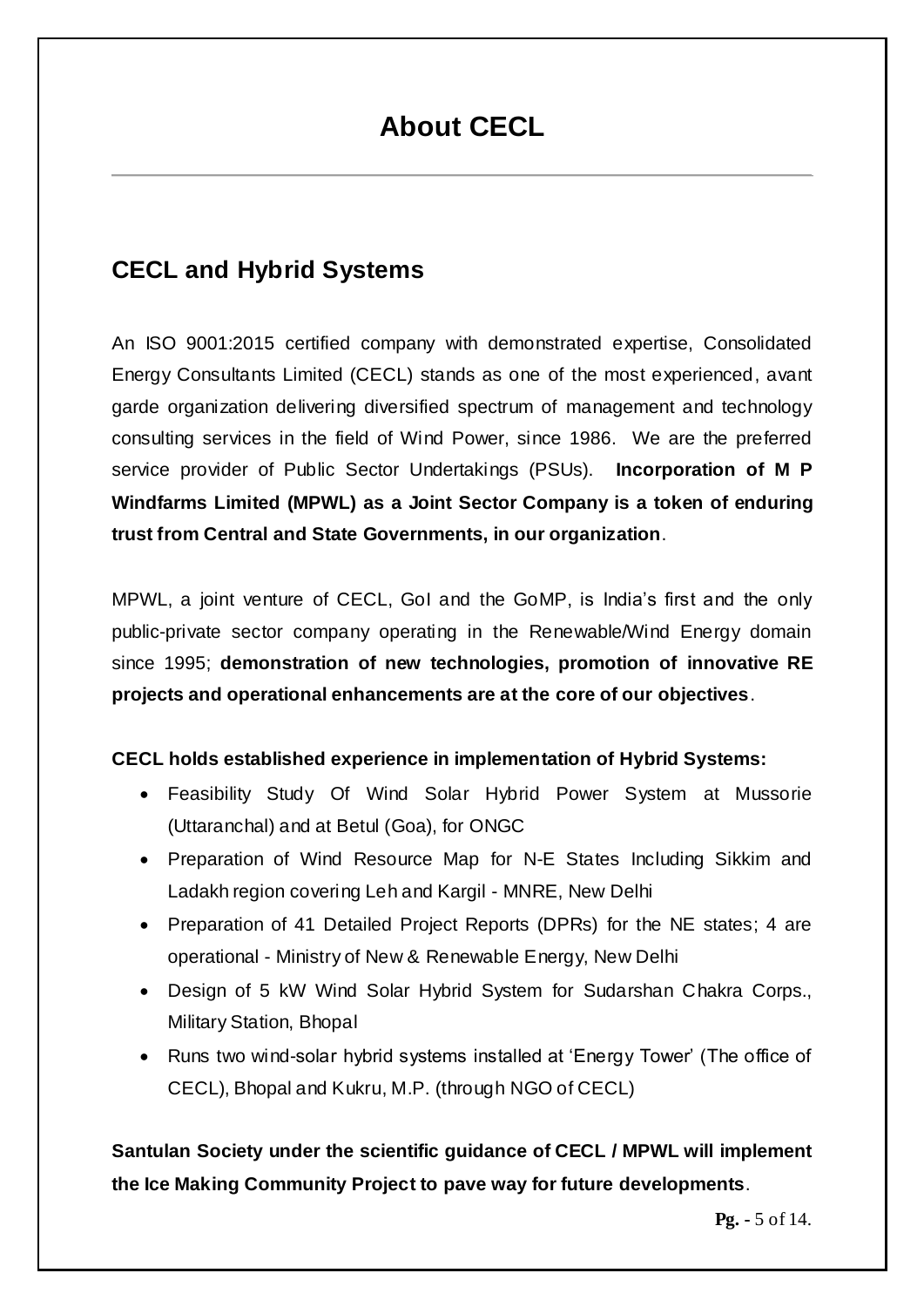# **The Project**

Santulan Society already has preexisting infrastructure to support this project; buildings with a battery storage room and a room for installation of ice making plant and other machinery, are already in place. Land needed to set up a wind-solar hybrid system is also available free of cost at the proposed project site of Santulan Society. Since Santulan Society is supported by Consolidated Energy Consultants Ltd., manpower for operation, maintenance and supervision of the project will be available.

**Windistar 4.5 kW wind turbine, coupled with a 5 kW solar PV system and a 25 kWh battery storage would sufficiently power a 500 kg/Day capacity ice making machine throughout the year**.

Santulan Society will 'Operate and Maintain' the System.

The locals can then purchase the required quantity of ice cubes / ice blocks on payment of a small amount to Santulan Society, to enable recovery of manpower engaged for Operation and Maintenance of the Plant.

As the literacy and employment rates climb in this rural area, the demand for electricity is also increasing. The Wind-solar hybrid system can be used to provide a mobile charging facility, e-vehicle charging facility, home lighting through lead-acid battery and power for computer / television to enable students to attend online classes, drinking water purification system etc. The running of the project itself will provide employment to a couple of villagers, specifically to the Tribal Women.

To prove efficiency and robustness of the wind-solar hybrid prototype and to showcase the utility of such off-grid systems, it must be installed in a high-wind area under regulated operating conditions, thus making Kukru a prime location for this project.

**Pg. -** 6 of 14.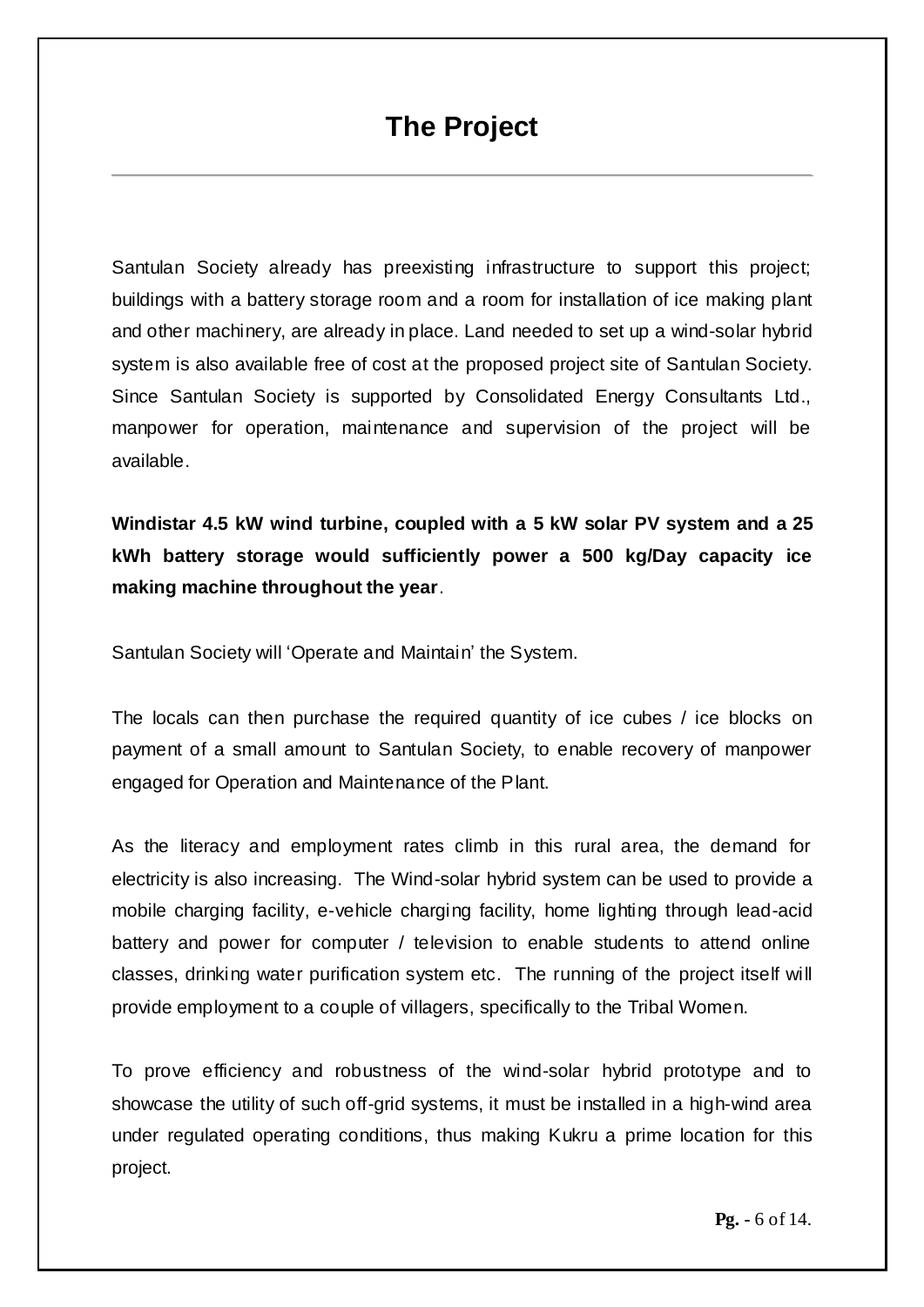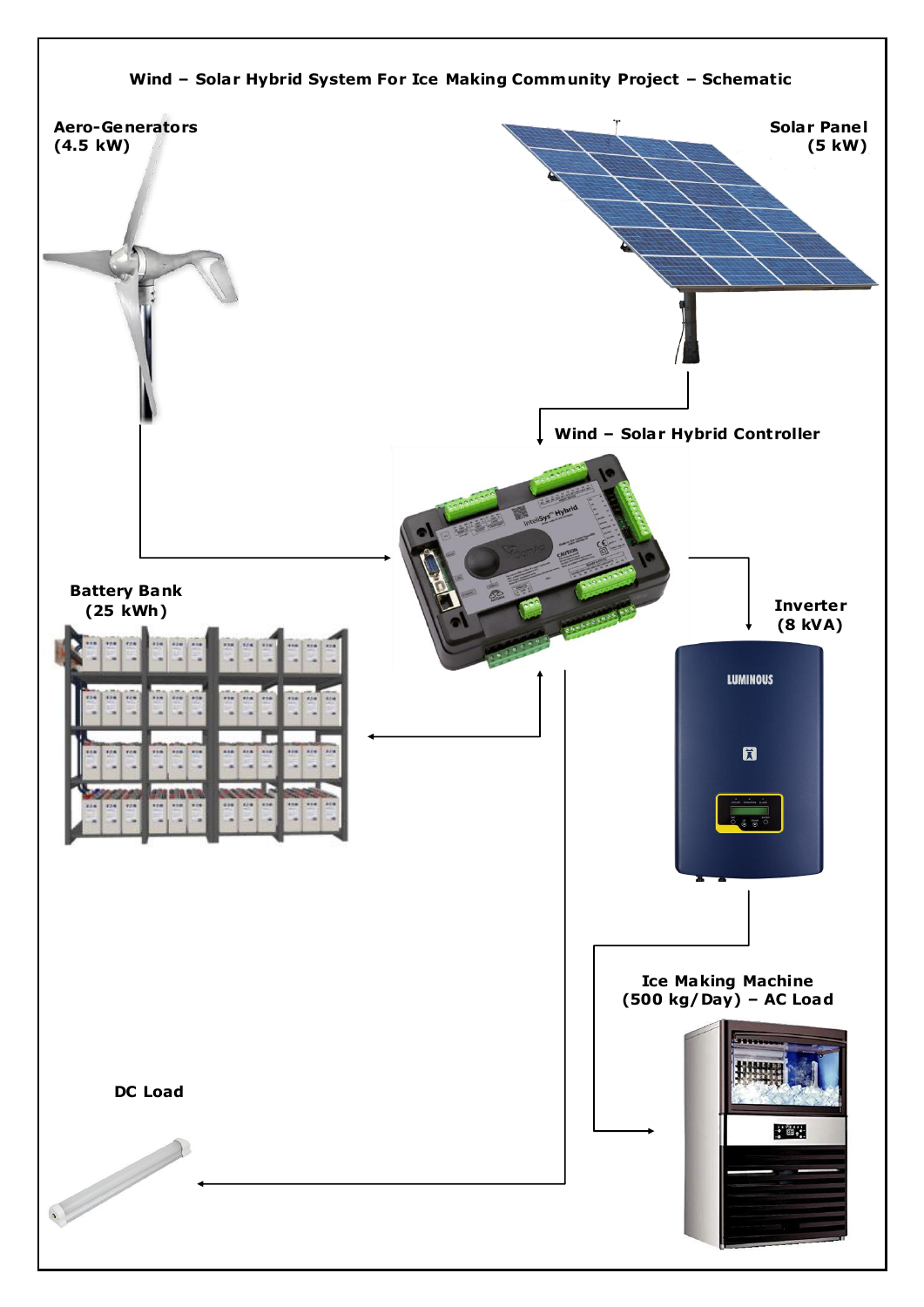### **General Survey**

Santulan Society has conducted a general survey for estimation and analysis of various tangible and intangible parameters to facilitate the decision making process for implementation of Ice Making Community Project, covering the following locations:

- **1. Gawlidhana**, Post Khamla, Tehsil Bhainsdehi, District Betul, Madhya Pradesh
- **2. Badgaon**, Post Khamla, Tehsil Bhainsdehi, District Betul, Madhya Pradesh
- **3. Khamla**, Post Khamla, Tehsil Bhainsdehi, District Betul, Madhya Pradesh
- **4. Baramacha**, Post Khamla, Tehsil Bhainsdehi, District Betul, Madhya Pradesh

**Major locations covered by the general survey seem to be promising when it comes to the willingness of individuals to buy ice cubes. There is a strong and significant demand for ice among the local residents.**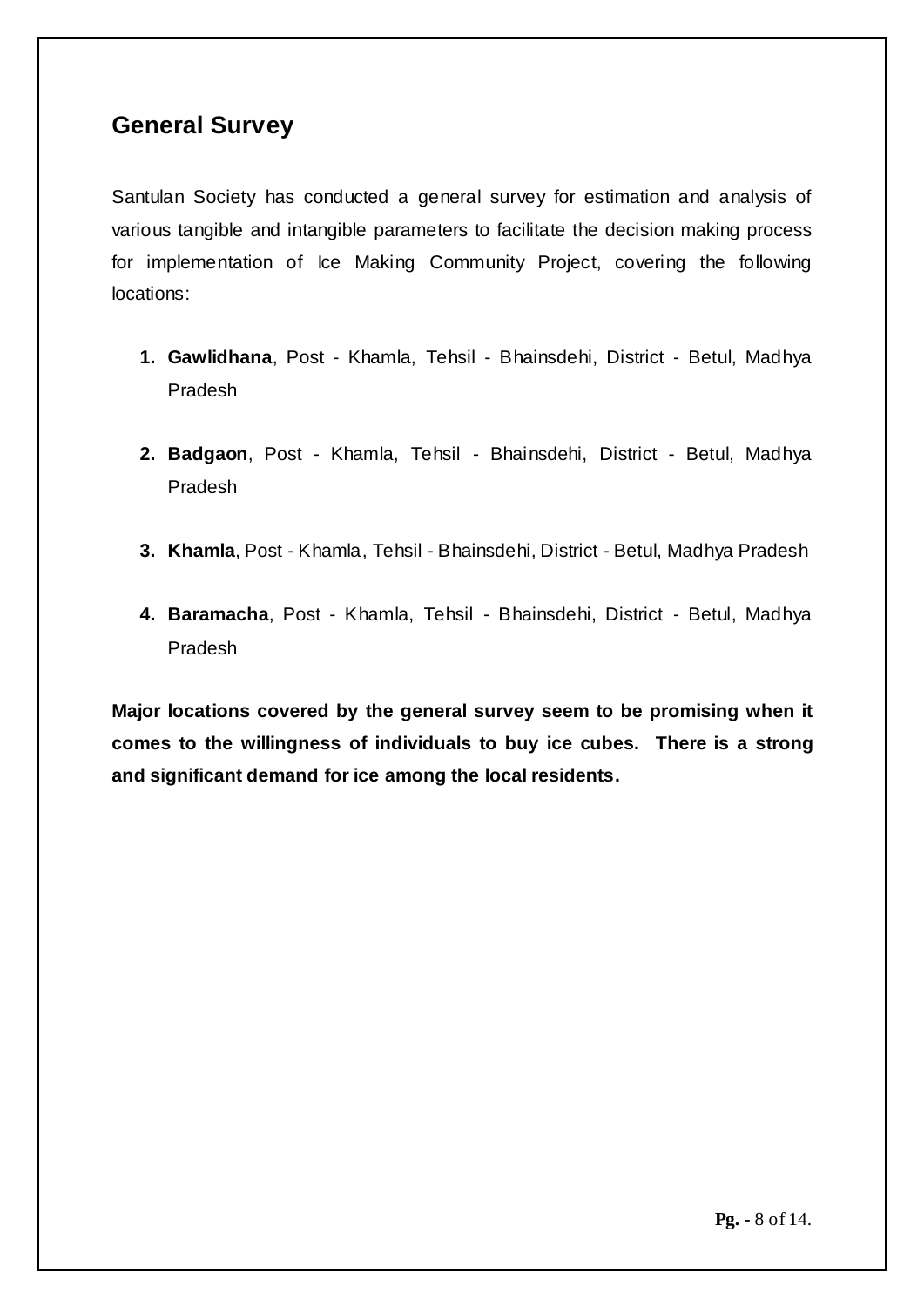# **Project Budget & Estimated Generation**

#### **BATTERY CHARGING- HYBRID 1 units**

**SYSTEM COST- 9.5 kW (4.5 kW SWT + 5 kW SOLAR)**

| <b>S. No.</b> | <b>Particulars</b>                 | <b>Rating</b> | <b>Cost</b> |
|---------------|------------------------------------|---------------|-------------|
|               |                                    |               | (Rs.)       |
| 1.            | WINDISTAR SWT 4.5 kW               | 4.5 kW        | 442100      |
| 2.            | <b>SOLAR SYSTEM</b>                | 5 kW          | 250000      |
| 3.            | <b>STORAGE BATTERY</b>             | 25 kWh        | 200000      |
| 4.            | <b>INVERTER MPPT 8 KVA 120V DC</b> |               | 115000      |
| 5.            | <b>CONTROL SYSTEM</b>              |               | 75000       |
| 6.            | ICE MAKING MACHINE - 500 KG/DAY    |               | 250000      |
| 7.            | <b>TRANSPORT, ERECTION</b>         |               | 150000      |
| 8.            | <b>ENGINEERING /CONSULTANCY</b>    |               | 100000      |
|               |                                    |               | 1582100     |

#### **ANNUAL GENERATION- 9.5 kW (4.5 kW SWT + 5 kW SOLAR)**

| <b>S. No.</b> | <b>Particulars</b>                     | Rating | <b>CUF</b> | <b>Generation</b> |
|---------------|----------------------------------------|--------|------------|-------------------|
|               |                                        |        |            | (kWh)             |
| 1.            | WINDISTAR SWT 4.5 KW                   | 4.5 kW | 14.00%     | 5519              |
| 2.            | <b>SOLAR SYSTEM</b>                    | 5 kW   | 18.00%     | 7884              |
|               |                                        |        |            | 13403             |
|               | per day for 4 months (120 days)-wind   | 32.19  |            |                   |
|               | per day for 8 months (240 days)-solar  | 23.00  |            |                   |
|               | after 30% Loss in conversion & Storage |        |            |                   |
|               |                                        |        |            |                   |
|               |                                        |        | Rs./unit   |                   |
|               | Cost per Unit (20 years)               |        | 8.43       |                   |
|               | without O&M                            |        |            |                   |

#### **ICE MAKING MACHINE**

Electric load will be 2.3 kW for 500 kg unit. Power supply will be 230 Volt/1Ph/50 Hz 8 hrs of operation per day –total **18.4** units 8 hrs of operation per day will make 250 kg of Ice. During Summer when wind power will be available during night hours, 2 shifts will be run to make 500 kg Ice.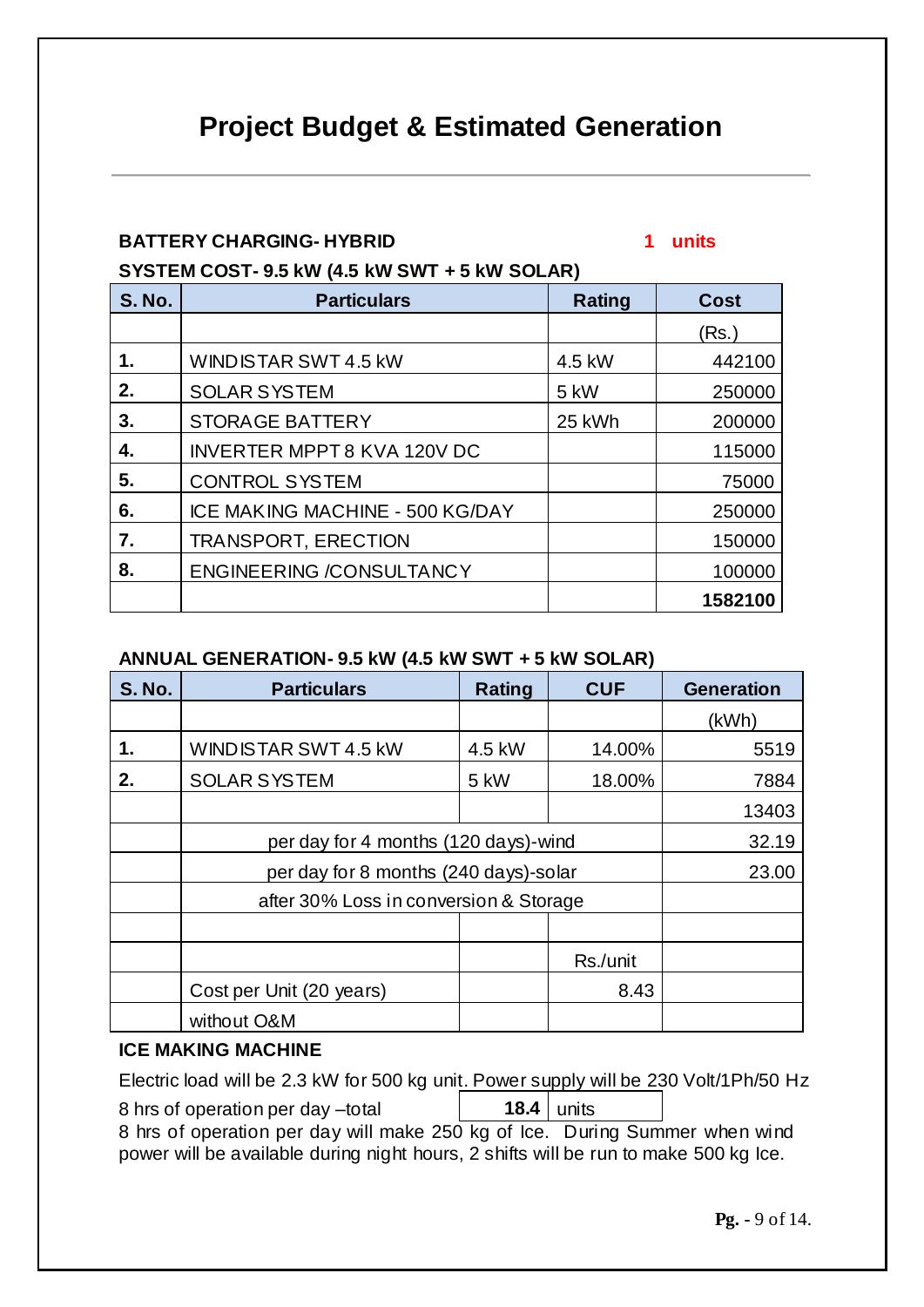### **Cash Flow**

### **Cash Flow For Ice Making Community Project Considering 100 % Grant**

| CASH FLOW-ICE PROJECT KUKRU-LOAN                                                  |                                                                                             |         |          |                              |          |          |            |                     |          |          |  |
|-----------------------------------------------------------------------------------|---------------------------------------------------------------------------------------------|---------|----------|------------------------------|----------|----------|------------|---------------------|----------|----------|--|
| Cost of Project                                                                   | Rs.                                                                                         | 1582100 |          | <b>Ice Production Annual</b> |          |          |            | 100 kg/day-365 days |          | 36500 kg |  |
| Debt 90% @9%                                                                      | Rs.                                                                                         | 0       |          |                              |          |          |            |                     |          |          |  |
| Equity 10%                                                                        | Rs.                                                                                         | 1582100 |          |                              |          |          |            |                     |          | 36500 kg |  |
|                                                                                   |                                                                                             |         |          | Selling price - Ice          |          | Rs.      |            | 10 / kg             | esc 5%   |          |  |
|                                                                                   |                                                                                             |         |          |                              |          |          |            |                     |          |          |  |
|                                                                                   |                                                                                             | Water   |          | 700 Rs/5000 ltr              |          |          | 17 tankers |                     |          |          |  |
|                                                                                   |                                                                                             |         |          |                              |          |          |            |                     |          |          |  |
|                                                                                   |                                                                                             | Salary  |          | 5000 Rs./month @ 5% esc      |          |          |            |                     |          |          |  |
|                                                                                   |                                                                                             |         |          |                              |          |          |            |                     |          |          |  |
| Years                                                                             | 1                                                                                           | 2       | 3        | 4                            | 5        | 6        | 7          | 8                   | 9        | 10       |  |
| <b>Inflow</b>                                                                     |                                                                                             |         |          |                              |          |          |            |                     |          |          |  |
| Ice sale                                                                          | 365000                                                                                      | 383250  | 402412.5 | 422533.1                     | 443659.8 | 465842.8 | 489134.9   | 513591.7            | 539271.2 | 566234.8 |  |
| esc 5%                                                                            |                                                                                             |         |          |                              |          |          |            |                     |          |          |  |
| <b>Out Flow</b>                                                                   |                                                                                             |         |          |                              |          |          |            |                     |          |          |  |
| O&M @ 3%                                                                          | 47463                                                                                       | 49836   | 52328    | 54944                        | 57692    | 60576    | 63605      | 66785               | 70124    | 73631    |  |
| esc 5%                                                                            |                                                                                             |         |          |                              |          |          |            |                     |          |          |  |
|                                                                                   |                                                                                             |         |          |                              |          |          |            |                     |          |          |  |
| <b>Interest-Debt</b>                                                              | 0                                                                                           | 0       | 0        | 0                            | 0        | 0        | 0          | 0                   | 0        | 0        |  |
|                                                                                   |                                                                                             |         |          |                              |          |          |            |                     |          |          |  |
| debt repayment                                                                    | 0                                                                                           | 0       | 0        | 0                            | 0        |          |            |                     |          |          |  |
|                                                                                   |                                                                                             |         |          |                              |          |          |            |                     |          |          |  |
| Salary, @5% esc                                                                   | 60000                                                                                       | 63000   | 66150    | 69457.5                      | 72930    | 76577    | 80406      | 84426               | 88647    | 93080    |  |
|                                                                                   |                                                                                             |         |          |                              |          |          |            |                     |          |          |  |
| Water Cost, @5% esc                                                               | 11900                                                                                       | 12495   | 13119.75 | 13776                        | 14465    | 15188    | 15947      | 16744               | 17582    | 18461    |  |
|                                                                                   |                                                                                             |         |          |                              |          |          |            |                     |          |          |  |
| <b>Battery replacement</b>                                                        |                                                                                             |         |          |                              |          |          |            |                     |          | 400000   |  |
|                                                                                   |                                                                                             |         |          |                              |          |          |            |                     |          |          |  |
| <b>Total expenses</b>                                                             | 119363                                                                                      | 125331  | 131598   | 138178                       | 145086   | 152341   | 159958     | 167956              | 176354   | 585171   |  |
|                                                                                   |                                                                                             |         |          |                              |          |          |            |                     |          |          |  |
| Net saving                                                                        | 245637                                                                                      | 257919  | 270815   | 284356                       | 298573   | 313502   | 329177     | 345636              | 362918   | $-18936$ |  |
| <b>Cumulative Saving</b>                                                          | 245637                                                                                      | 503556  | 774371   | 1058726                      | 1357299  | 1670801  | 1999979    | 2345614             | 2708532  | 2689596  |  |
|                                                                                   |                                                                                             |         |          |                              |          |          |            |                     |          |          |  |
| Outstanding-debt                                                                  | 0                                                                                           | 0       | 0        | 0                            | 0        | 0        | 0          | 0                   | 0        | 0        |  |
|                                                                                   |                                                                                             |         |          |                              |          |          |            |                     |          |          |  |
| Assumptions:                                                                      |                                                                                             |         |          |                              |          |          |            |                     |          |          |  |
| 1 Only 100 kg of ice cubes produced. i.e. 20 households taking 5 kg of ice daily. |                                                                                             |         |          |                              |          |          |            |                     |          |          |  |
| 2 Selling Price of Ice @ Rs. 10 /kg. In a city it sells for Rs. 40/kg.            |                                                                                             |         |          |                              |          |          |            |                     |          |          |  |
| 3 Debt repaid in 5 years, Interest @ 12% p.a.                                     |                                                                                             |         |          |                              |          |          |            |                     |          |          |  |
|                                                                                   | 4 Battery shall last for 10 years, post wich the replacement considered at double the cost. |         |          |                              |          |          |            |                     |          |          |  |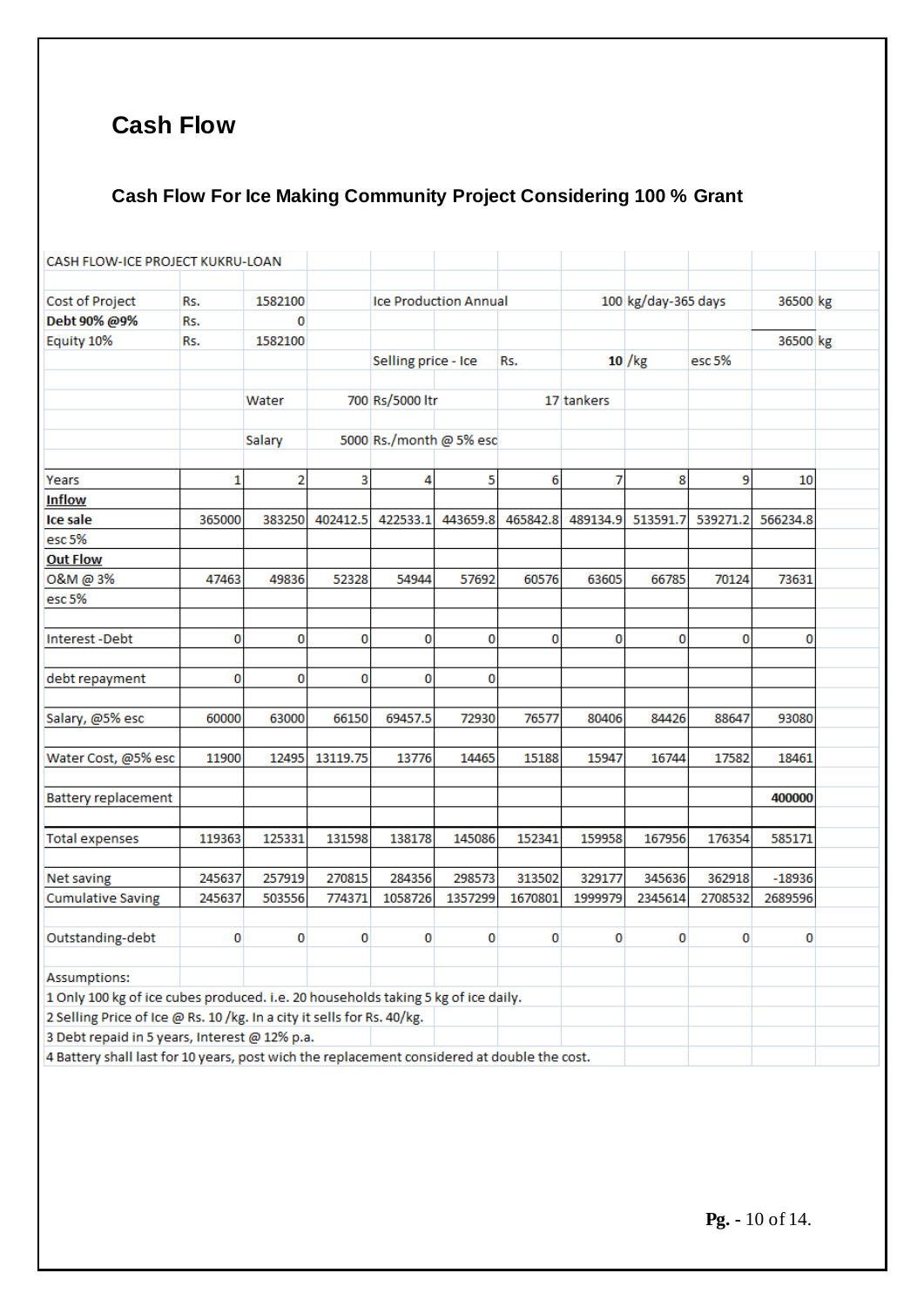# **Project Site Details**

A factual representation of project site details is presented under **Tables 1, 2 and 3.**

| <b>S. No.</b> | <b>Location Details</b> |                   |  |  |  |  |
|---------------|-------------------------|-------------------|--|--|--|--|
| 1.            | <b>Village</b>          | <b>Kukru</b>      |  |  |  |  |
| 2.            | <b>Patwari Halka</b>    | <b>Kukru</b>      |  |  |  |  |
| 3.            | <b>Tehsil</b>           | <b>Bhainsdehi</b> |  |  |  |  |
| 4.            | <b>RI Division</b>      | <b>Bhainsdehi</b> |  |  |  |  |
| 5.            | <b>District</b>         | <b>Betul</b>      |  |  |  |  |
| 6.            | <b>State</b>            | Madhya Pradesh    |  |  |  |  |

**Table - 1:** Location Details.

**Table - 2:** Land Occupancy Details.

| <b>S. No.</b> | <b>Land Occupancy Details</b>   |                     |  |  |  |
|---------------|---------------------------------|---------------------|--|--|--|
|               | <b>Khasra (Plot) Number</b>     | 164                 |  |  |  |
| 2.            | Area                            | 1.416 Hectares      |  |  |  |
| 3.            | <b>Name of Possessor</b>        | Mr. Manan Kumar Deb |  |  |  |
|               | <b>Type of Possession Right</b> | <b>Land Owner</b>   |  |  |  |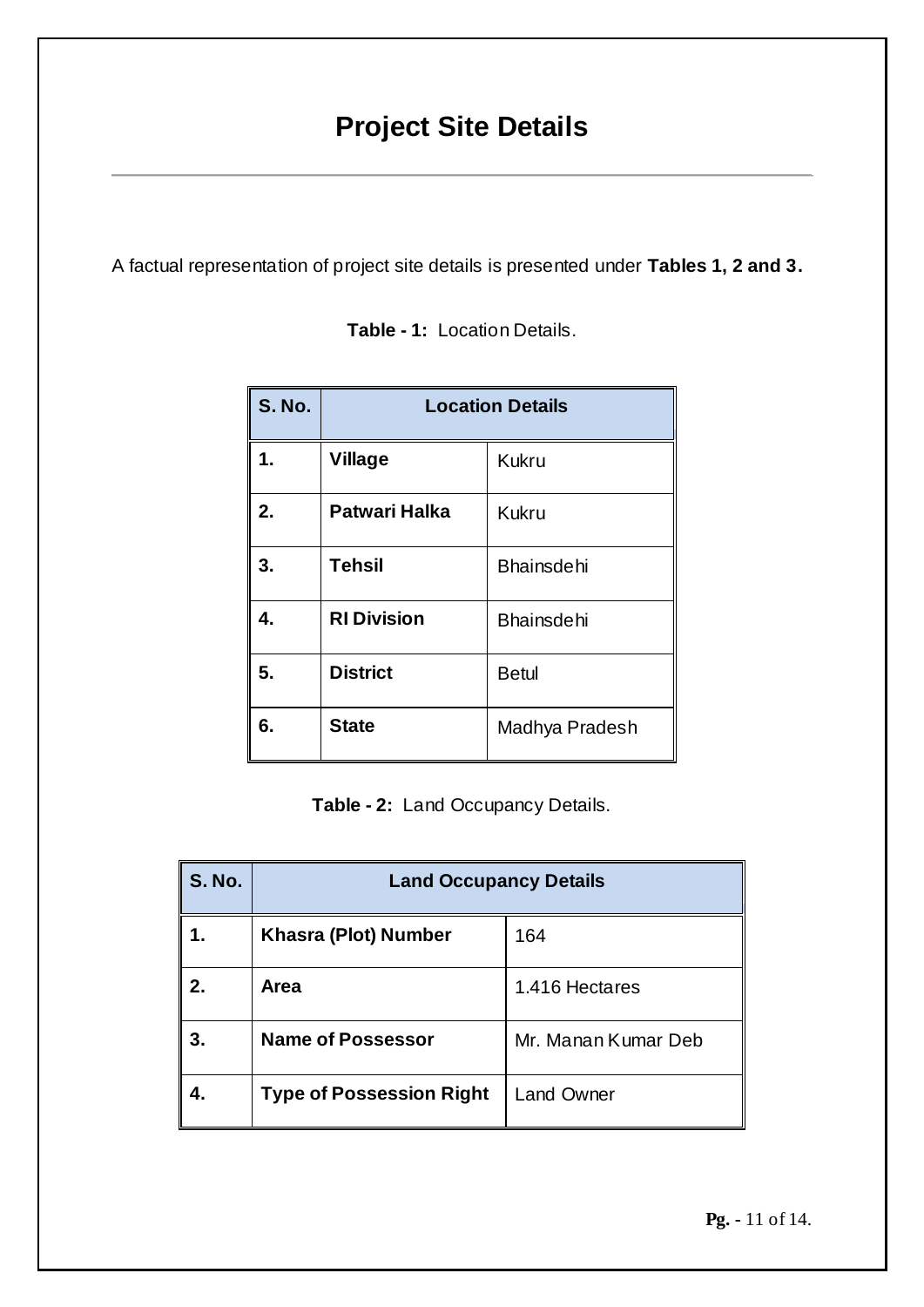|  | <b>Table - 3: Miscellaneous Details.</b> |
|--|------------------------------------------|
|--|------------------------------------------|

| <b>S. No.</b> | <b>Particular Description</b>   | <b>Attribute</b>                                   |
|---------------|---------------------------------|----------------------------------------------------|
|               |                                 |                                                    |
|               | <b>A. Standard Site Details</b> |                                                    |
| 1.            | <b>Terrain</b>                  | Rolling                                            |
| 2.            | <b>Contours</b>                 | Moderate                                           |
| 3.            | <b>Soil Type/ Condition</b>     | Mountainous : Soil/Rock (i.e., mixed soil-rock     |
|               |                                 | with soil proportion dominant)                     |
| 4.            | Landscape                       | Natural and beautiful                              |
| 5.            | <b>Transportation</b>           |                                                    |
|               | <b>Accessibility</b>            |                                                    |
|               | Roadways                        | Linked to National Highway (NH)-46 at Betul, at    |
|               |                                 | an approximate distance of 85 KM                   |
|               | Railways                        | Railway Station, at an approximate<br><b>Betul</b> |
|               | (Nearest Railway Station)       | distance of 85 KM                                  |
|               |                                 |                                                    |
|               | Airways                         | Dr. Babasaheb Ambedkar International Airport,      |
|               | (Nearest Airport)               | Nagpur, at an approximate distance of 270 KM       |
| 6.            | <b>Landmark Location</b>        | Bhainsdehi and Betul, Madhya Pradesh<br>$\bullet$  |
|               | (Nearest City/Town)             | Paratwada and Amravati, Maharashtra                |
|               |                                 |                                                    |

|    | <b>B. Geographical Coordinates</b> |                          |  |  |  |  |
|----|------------------------------------|--------------------------|--|--|--|--|
|    | Latitude                           | 21°29'34.8828" N         |  |  |  |  |
| 2. | Longitude                          | 77° 28′ 13.9224″ E       |  |  |  |  |
| 3. | <b>Altitude</b>                    | 1118.18 Metres above MSL |  |  |  |  |
|    |                                    |                          |  |  |  |  |
|    |                                    |                          |  |  |  |  |

**Pg. -** 12 of 14.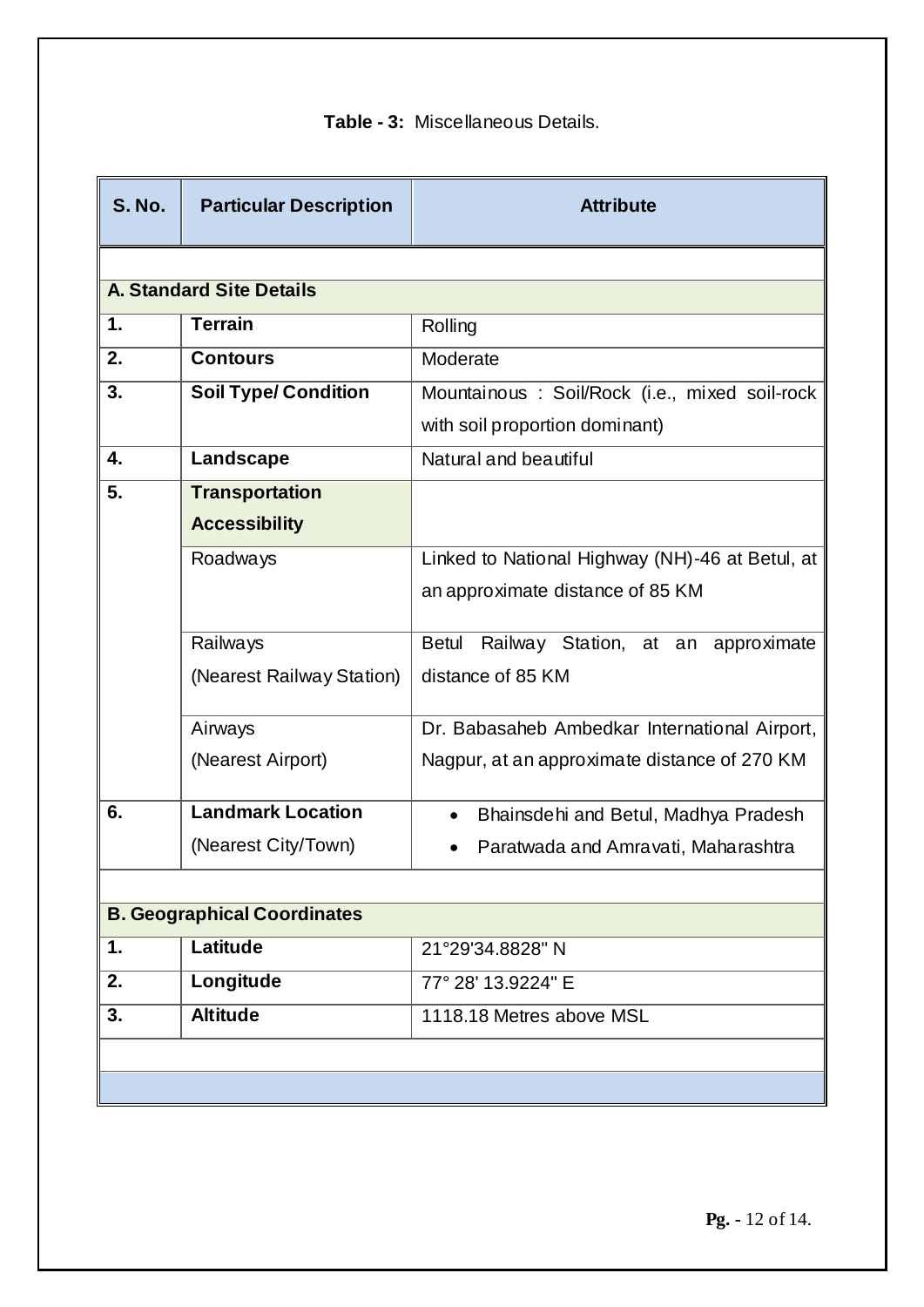# **Contact Details**

**Mr. Rajan Deb**

**Secretary** 

**Mobile :** +91-9826055479 **E-mail :** [santulansociety.mp@gmail.com](mailto:santulansociety.mp@gmail.com)

### **Santulan Society**

Registration No.: 25608 – 22.08.1992

'ENERGY TOWER' 64, B-Sector, Kasturba Nagar Bhopal - 462 023 Madhya Pradesh, INDIA.

**Tel.:** +91 (0)755 2600241-43, 4058931 **Fax:** +91 (0)755 2600240

# **Bank Account Details**

**M/S Santulan Society**

**Current Account Number:** 53020637306

**RTGS/IFSC Code:** SBIN0030135

State Bank of India, Shahpura Branch

Bhopal, Madhya Pradesh.

**Pg. -** 13 of 14.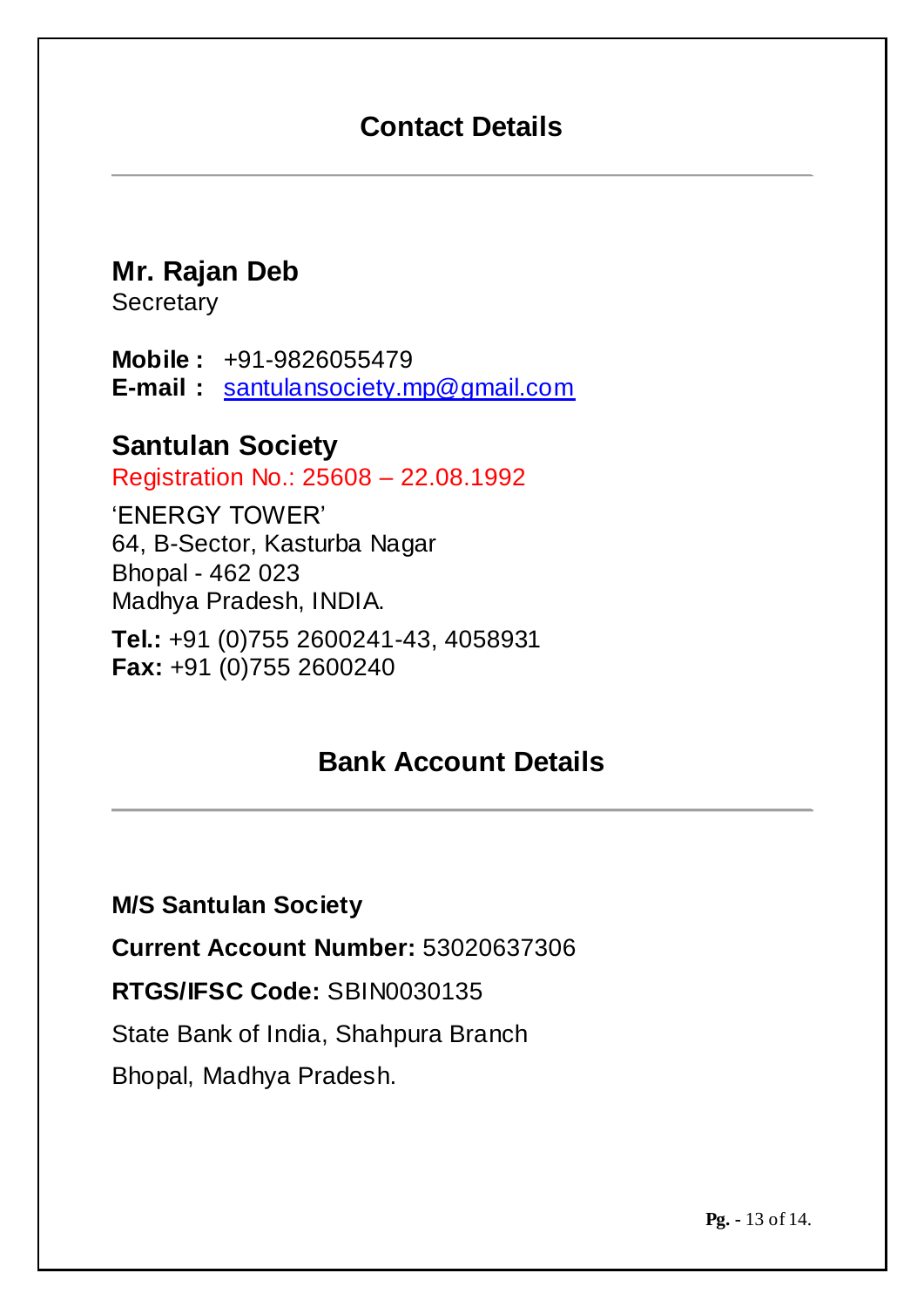# **Annexures**

**Annexure - 1:** System Specifications and Indicative Price

# **End of Proposal**

**Pg. -** 14 of 14.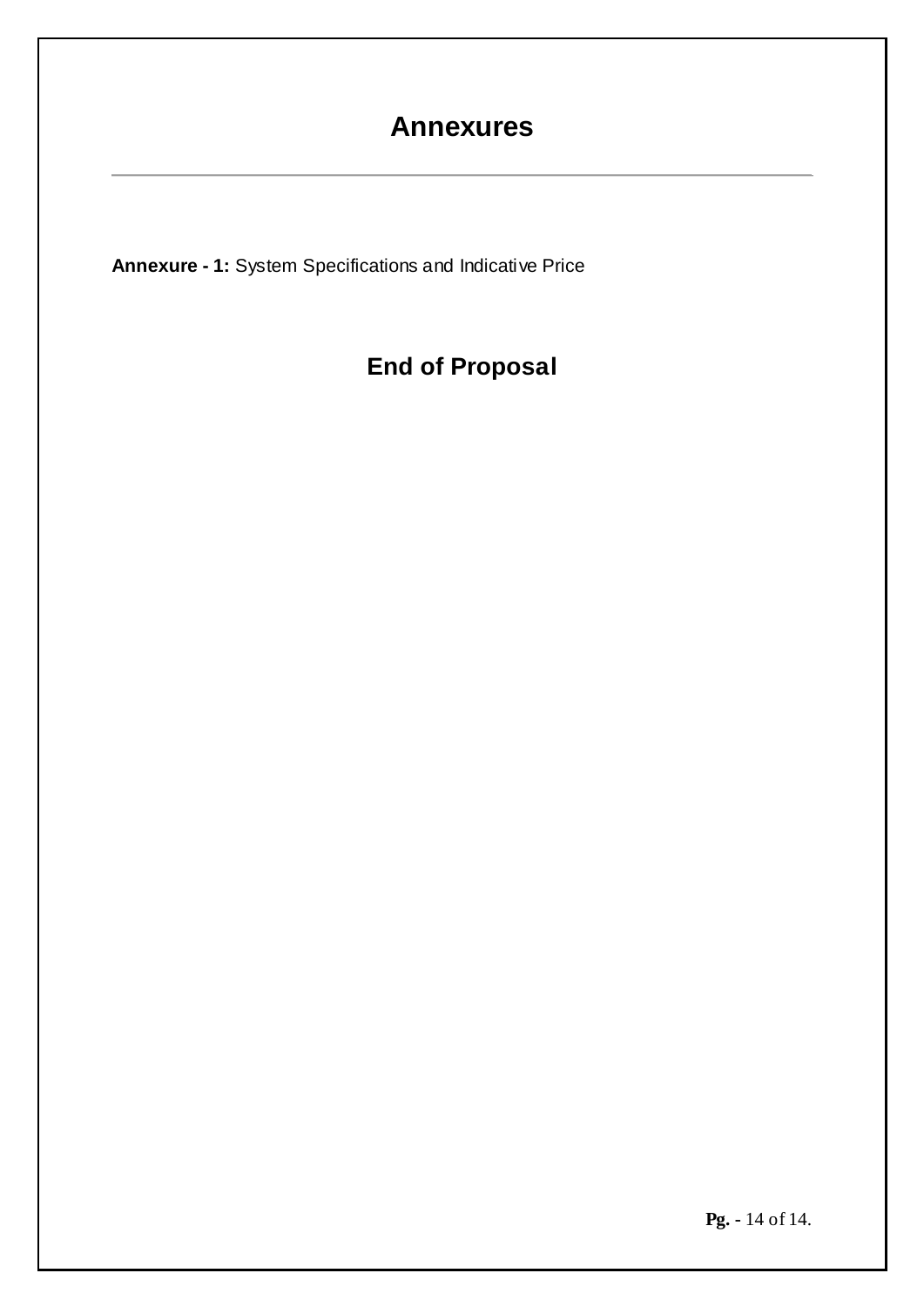# ANNEXURE - 1

**ANT** 

# System Specifications and Indicative Price

 $-\rightarrow$